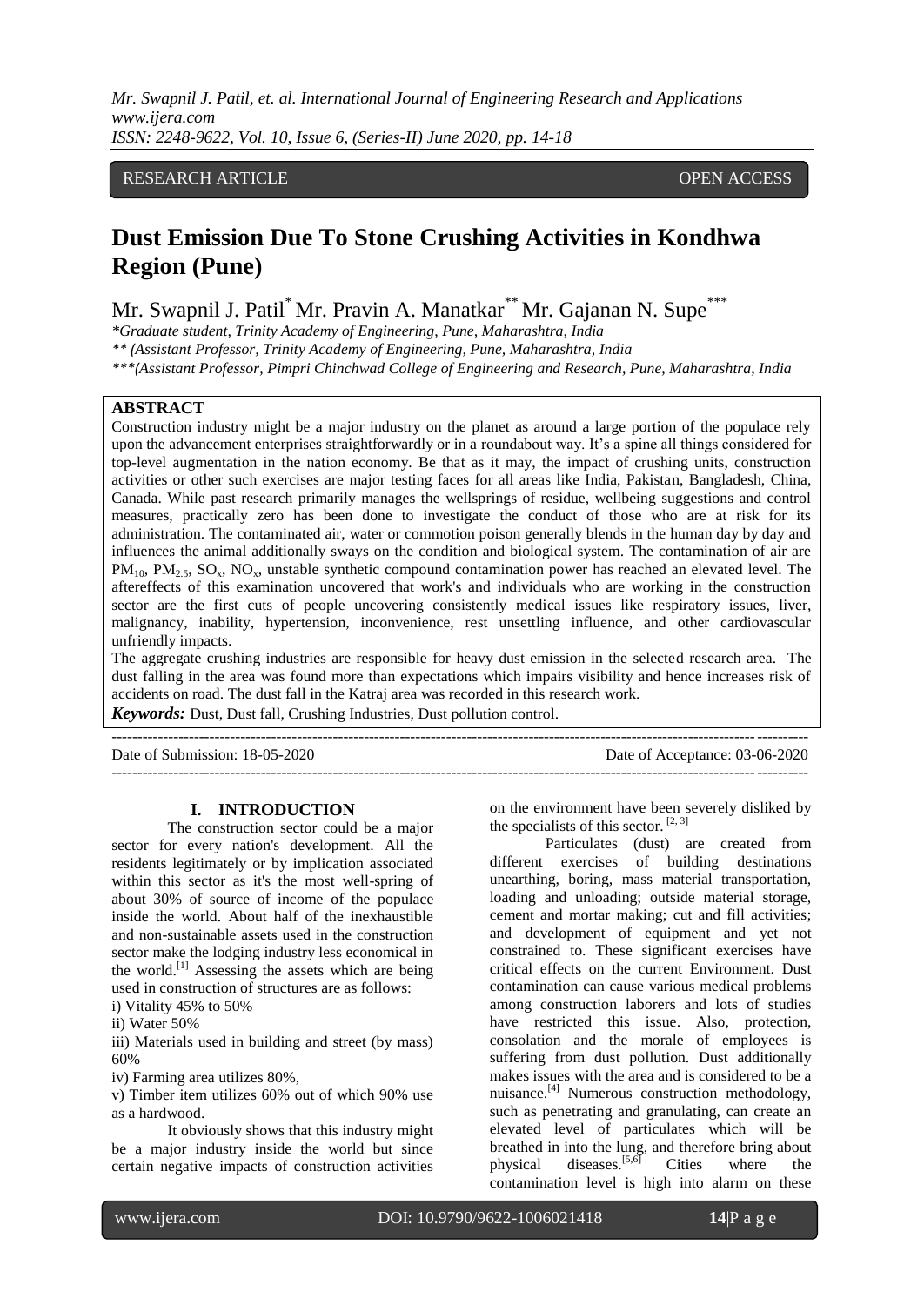nations and wish to have practical experience in this effect of construction and decide certain answer for construction sway. During this time if changes in the act of development then there will be relief of Construction contamination.<sup>[7]</sup>

Typically, there are three most important sorts of dust determined on Construction sites<sup>[8]</sup>.

| <b>Type of Dust</b>     | <b>Application</b>                                                                             | <b>Causes</b>                                                                                       |  |
|-------------------------|------------------------------------------------------------------------------------------------|-----------------------------------------------------------------------------------------------------|--|
| Silica                  | Silica-containing<br>materials, like<br>concrete, mortar<br>and sandstone                      | it can cause<br>silicosis, COPD<br>and lung cancer                                                  |  |
| Wood                    | Softwood,<br>hardwood and<br>wood-based<br>materials, like<br>plywood and MDF                  | Can cause<br>COPD and<br>asthma.<br>Hardwood dust<br>can cause nasal<br>cancer.                     |  |
| Mixed/lower<br>toxicity | Materials that<br>contain very little<br>or no silica, like<br>gypsum, marble<br>and limestone | Can cause<br>COPD, mixed<br>dust<br>pneumoconiosis<br>and more minor<br>changes in lung<br>function |  |

**Table 1:** Types of construction dust

Source: [https://www.kelvinpowertools.com/blog](https://www.kelvinpowertools.com/blog/blog/power-tool-dust-extraction/attachment/8)

Air quality is affected by particulate matter formed due to activities like transportation, construction, production and agriculture. Mainly, phototoxicity of cement dirt has been stated by Pierce(1910), Bonhe(1963), and Darley (1966). In recent years, SreeRangasamy&Jambulingam (1973) mentioned reductions in the grain yield of maize crops and SreeRangasamy et al. (1973) observed modifications in the composition and frequency of plant ecotypes in a cement dustpolluted area.

## **II. LITERATURE REVIEW**

National ambient air quality standardsincorporates  $PM_{10}$  and  $PM_{25}$  the possibility of the advancement of principles is to gracefully a sound for protecting general wellbeing from unfavorable impacts of air contaminants, to take out or decrease presentation to unsafe air poisons, and direct national/neighborhood experts for contamination control choices. CPCB changed and advised in 2009,the National ambient air quality standards.[\(https://www.cpcb.nic.in\)](https://www.cpcb.nic.in/) for  $12$ 

parameters viz. carbon monoxide gas(CO), nitrogen dioxide(NO<sub>2</sub>), sulfur dioxide(SO<sub>2</sub>), particulate (PM) of yet 2.5 microns size (PM<sub>2.5</sub>), PM of however 10 microns size  $(PM_{10})$ , ozone (O3), lead (Pb), Ammonia (NH3),benzo (a) Pyrene (Bap), Benzene  $(C_6H_6)$ , Arsenic (As), and Nickel. The initial eight parameters incorporate  $PM(PM_{10})$ and  $PM_{2.5}$ , have present moment (1/8/24 hours) and yearly measures(with the exception of  $CO$  and  $O_3$ ) and rest four parameters have just yearly gauges.<sup>[15]</sup>

Construction residue can genuinely harm the soundness of construction laborers and whenever uncovered for expanded occasions can inevitably even murder them. Around 22,000 to 52,000 people for each year are kicking the bucket on account of breathing in dirtier air in the USA alone- the majority of whom are construction laborers. In Great Britain, more than 500 construction laborers are accepted to bite the dust per annum from carcinoma. America and Europe have sanctioned standards to relieve the outcomes of residue. In India, however, there are a few guidelines simply like the Factories Act.1948, Mines Act.1952, Metalliferous Mines guideline,1961, and Building and other construction Workers (Regulation of Employment and condition of services) Act.1996 and rules , they determine a lot higher restrictions of particulate and silica dust which are destructive to construction laborers. Also, these cut off points are infrequently forced. The standards co-ordinated towards construction water removal, plastic packs, r smoke discharged from fireplace of concrete plants are acceptable, yet regularly present just on paper inconsistently executed.<sup>[16]</sup>

Construction exercises that add to air contamination include: land clearing, activity of diesel motors, destruction, consuming, and working with harmful materials. All building destinations create significant levels of residue (commonly from solid, concrete, wood, stone, silica) and this can convey enormous separations over an extensive stretch of time. Construction dust is delegated  $PM_{10}$ - particulate issue under 10 microns in breadth, undetectable to the unaided eye. Research has demonstrated that  $PM_{10}$ enters profoundly into the lungs and causes a wide scope of medical issues including respiratory sickness, asthma, bronchitis and even malignancy. Another significant wellspring of  $PM_{10}$  on building locales originates from the diesel motor debilitating vehicles and overwhelming gear. This is known as diesel particulate issue (DPM) and comprises residue, sulfates and silicates, all of which promptly consolidate with different poisons in the climate, expanding the wellbeing dangers of molecule inward breath. Diesel is additionally liable for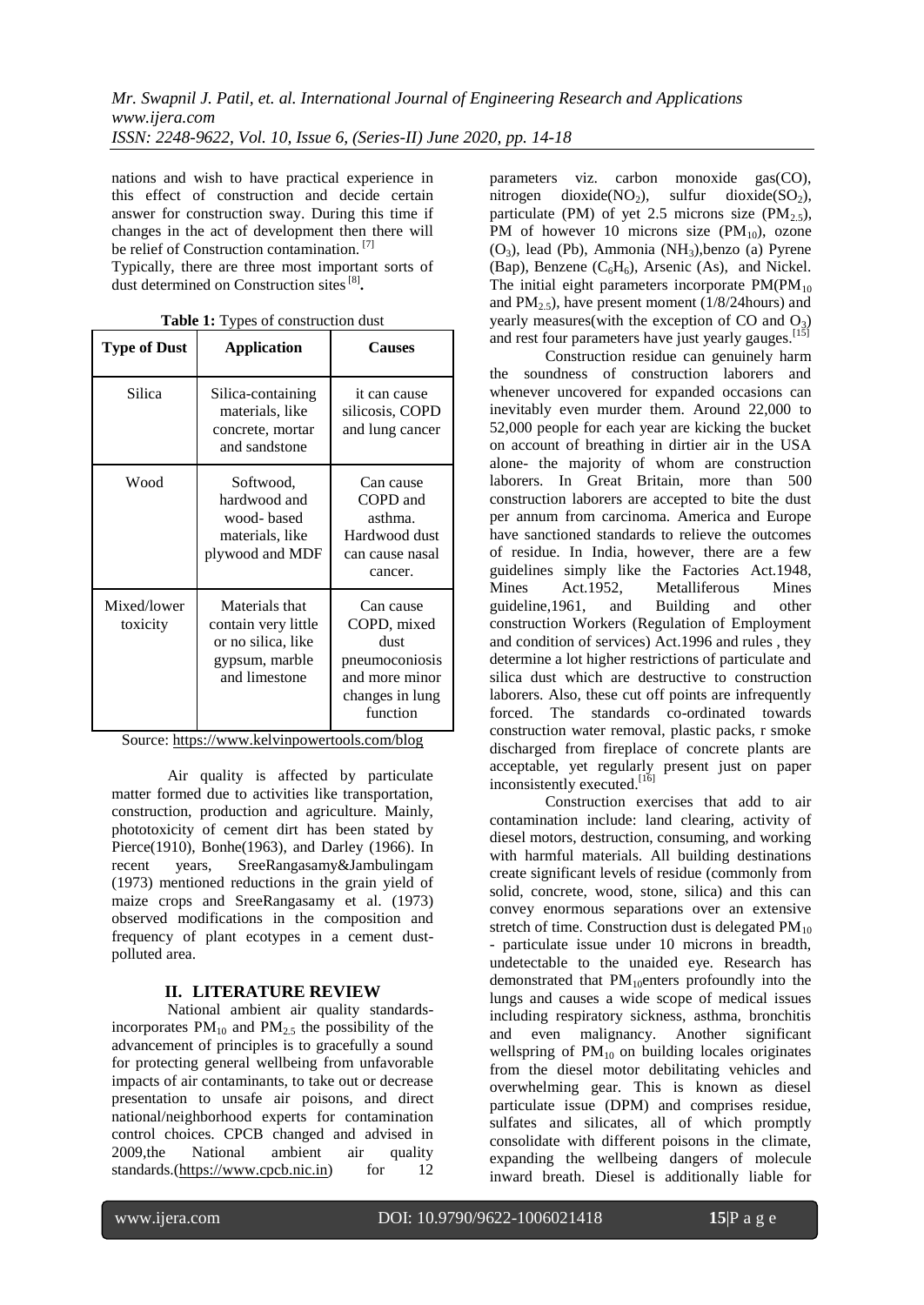outflows of carbon monoxide, hydrocarbons, nitrogen oxides and carbon dioxide. Poisonous fumes from oils, pastes, thinners, paints, treated woods, plastics, cleaners and different risky synthetic substances that are generally utilized on building locales, likewise add to air contamination.<sup>[17]</sup>

Damage from poisonous dusts, together with that aming from cement kilns, is nicely recognized (Pierce,1910). But, limestone dust of little, if any direct toxicity. It may have an effect on plant leaves by means of interference of stomatal features (Ricks & Williams,1974). By modifying the prevalence of foliar disorder (Manning, 1971) or with the aid of altering the optical properties of the leaves, as mentioned underneath. In one case limestone dust has been pronounced to regulate the increased styles and community composition of oak forest (Brandt & Rhoades 1972). Limestone dust might also affect the optical properties of leaves. Utility of various white dusts has been investigated for the motive of reducing the transpiration/photosynthesis ratio of vegetation through the manner of increasing their albedo (Serginer,1967; Abou Khaled et al.,1970).

#### **III. METHODOLOGY**

The dust fall was determined by glass beaker method at certain altitude. The area nearby Katraj, Pune was selected as study area which is surrounded by many crushing units. The stone crushing activities emits huge dust in the area.

The study area is the southernmost part of Pune city. Study was conducted at Yewalewadi. Yewalewadi is situated around 2 kms from Khadi Machine Chouk next to Sinhagad Academy of Engineering Kondwa. The study stations were selected based on few parameters like wind directions, altitude, exposure to crushing units etc. The study stations were selected as follows:

A. Yewalewadi (Glass Beaker ID A1 & A2)

B. Khadi Machine Chouk (Glass Beaker ID B1 & B2)

C. Wadachiwadi (Glass Beaker ID C1 & C2)

D. Trinity College (Glass Beaker ID D1 & D2)

The dustfalls were recorded at all the stations by Glass Beaker method. Two glass beakers were placed at all the stations for 6 to 7 weeks. The method was chosen from the study of Saha and Padhy. Their research paper published on Shorearobusta and Madhucaindica foliage in Lalpahari forest was referred for the dust fall computation [24].

The Cylindrical Glass Beakers were cleaned and dried before placing at the study stations. The initial weight of the glassbeakers was recorded and then placed at the study station for a certain period of time. After a certain duration of open exposure of glass beakers, they are removed and final weight was recorded. The dust fall was calculated by deducting initial weights from final weights of respective glass beakers. The dust fall was noted as PM mass in grams. The determined dust fall was measured in  $g/m^2$ .day

## Dustfall Measurement =  $\frac{Mmass(g)x}{m}$  $\pi r^2 x$  24

In the above stated formula  $M$  mass $(g)$  is the weight of dust collected in the glass beaker,  $(\pi r^2)$  is the top cross sectional area of the beaker mouth in  $m^2$ , 1 denotes one day duration of the glass beaker exposure, the area of opening of the cylindrical glass beakeris (diameter 6cm & height 10cm)

The dust was determined for 6 to 7 weeks in which temperature changes from low to high. As the temperature changes and increases day by day the dustfall increased.

## **IV. RESULTS AND DISCUSSION**

The dustfall was determined for all the stations. The analysis of data given in Table No.1.

It shows the dustfall quantity of study stations for the duration of 24 hours. The highest dustfall was found at station no C as it is located near the crushering zone.

| <b>Table No.1:</b> Dustian Measurement in g/m day (in 24 Hours) on stations |                  |            |                          |                           |                    |  |  |  |
|-----------------------------------------------------------------------------|------------------|------------|--------------------------|---------------------------|--------------------|--|--|--|
|                                                                             | Glass            | Weight of  | Weight of<br>Beaker with | Weight of<br>Dust Fall in | Dustfall $(g/m^2)$ |  |  |  |
| Station ID.                                                                 | <b>Beaker ID</b> | empty      |                          |                           | Day)               |  |  |  |
|                                                                             |                  | Beaker (g) | Dust $(g)$               | (g)                       |                    |  |  |  |
| A                                                                           | A1               | 330.23     | 332.86                   | 2.63                      | 58                 |  |  |  |
|                                                                             | A2               | 330.12     | 331.98                   | 1.86                      | 41                 |  |  |  |
| B                                                                           | B1               | 330.25     | 332.56                   | 2.31                      | 51                 |  |  |  |
|                                                                             | B <sub>2</sub>   | 333.1      | 336.12                   | 3.02                      | 67                 |  |  |  |
| C                                                                           | C1               | 331.12     | 334.19                   | 3.07                      | 68                 |  |  |  |
|                                                                             | C2               | 332.32     | 335.01                   | 2.69                      | 59                 |  |  |  |
|                                                                             | D1               | 331.5      | 332.16                   | 0.66                      | 15                 |  |  |  |

**Table No.1:** Dustfall Measurement in( $g/m^2$  day (in 24 Hours) on stations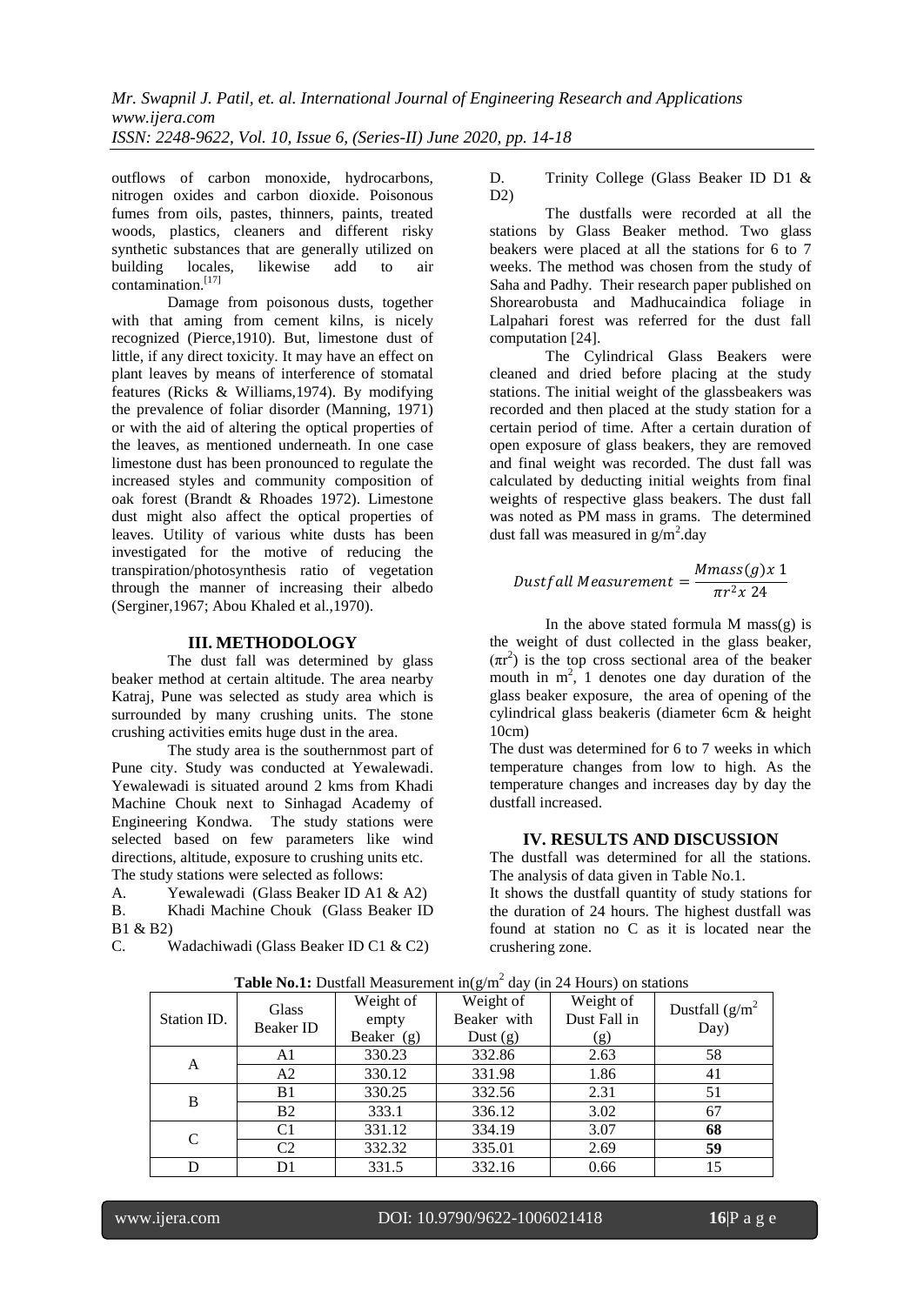*Mr. Swapnil J. Patil, et. al. International Journal of Engineering Research and Applications www.ijera.com*



*ISSN: 2248-9622, Vol. 10, Issue 6, (Series-II) June 2020, pp. 14-18*

*Graph No. 01- showsDustfall*  $g/m^2$  Day

After the daily collection of dustfalls for several weeks, the dustfall data on a weekly basis is calculated. The dustfall over a period of seven week is given the Table No. 2. The average weekly dustfall is mentioned in the last column of the Table No. 2 which indicates the heavy dust fall in the area.

|                               | $\sum_{i=1}^{n}$<br>Weekly Dustfall $(g/m^2$ Week) |        |        |        |        |        | Average            |                    |
|-------------------------------|----------------------------------------------------|--------|--------|--------|--------|--------|--------------------|--------------------|
| Stati<br><sub>on</sub><br>ID. | Week Number (Starting from Summer to Rainy)        |        |        |        |        |        | weekly<br>Dustfall |                    |
|                               | Week 1                                             | Week 2 | Week 3 | Week 4 | Week 5 | Week 6 | Week 7             | $(g/m^2)$<br>WEEK) |
| A                             | 280.5                                              | 278.26 | 275.84 | 289.15 | 284.52 | 281.12 | 215.12             | 272.07             |
|                               | 285.2                                              | 286.1  | 278.1  | 289.26 | 281.68 | 286.29 | 221.12             | 275.39             |
| B                             | 260.6                                              | 265.26 | 260.72 | 286.15 | 281.26 | 284.21 | 199.23             | 262.49             |
|                               | 245.26                                             | 252.23 | 253.25 | 278.15 | 271.69 | 279.38 | 186.23             | 252.31             |
| $\mathcal{C}$                 | 357.8                                              | 356.22 | 358.43 | 395.12 | 360.15 | 326.12 | 260.15             | 344.85             |
|                               | 353.68                                             | 358.12 | 359.15 | 369.16 | 359.12 | 362.2  | 265.12             | 346.65             |
| D                             | 165.8                                              | 158.36 | 159    | 180.12 | 165.12 | 158.6  | 110.12             | 156.73             |
|                               | 171.8                                              | 170.1  | 168.12 | 159.15 | 149.58 | 145.12 | 114.12             | 153.99             |

## **V. CONCLUSION**